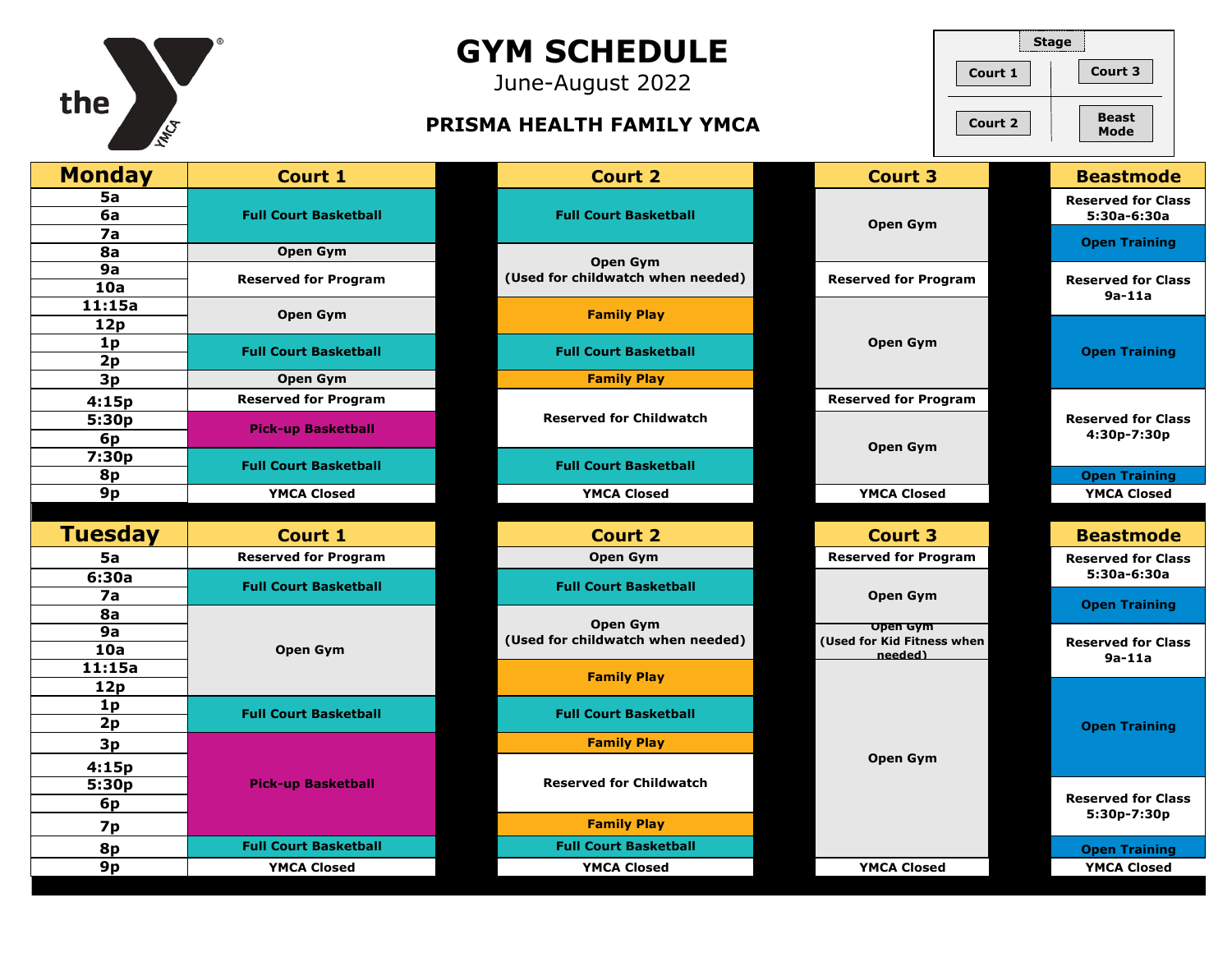

## **GYM SCHEDULE**

June-August 2022

## **PRISMA HEALTH FAMILY YMCA Beast Beast**



| <b>Wednesday</b> | <b>Court 1</b>               | <b>Court 2</b>                                     | <b>Court 3</b>                         | <b>Beastmode</b>                           |
|------------------|------------------------------|----------------------------------------------------|----------------------------------------|--------------------------------------------|
| 5a<br>6a         | <b>Full Court Basketball</b> | <b>Full Court Basketball</b>                       | Open Gym                               | <b>Reserved for Class</b><br>5:30a-6:30a   |
| 7a<br>8a         | Open Gym                     |                                                    |                                        | <b>Open Training</b>                       |
| 9a               |                              | Open Gym                                           |                                        |                                            |
| 10a              | <b>Reserved for Program</b>  | (Used for childwatch when needed)                  | <b>Reserved for Program</b>            | <b>Reserved for Class</b>                  |
| 11:15a           | Open Gym                     | <b>Family Play</b>                                 |                                        | $9a-11a$                                   |
| 12p              |                              |                                                    |                                        |                                            |
| 1 <sub>p</sub>   | <b>Full Court Basketball</b> | <b>Full Court Basketball</b>                       |                                        | <b>Open Training</b>                       |
| 2p               |                              |                                                    |                                        |                                            |
| 3p               | <b>Open Gym</b>              | <b>Family Play</b>                                 | Open Gym                               |                                            |
| 4:15p            | <b>Reserved for Program</b>  |                                                    |                                        |                                            |
| 5:30p            | <b>Pick-up Basketball</b>    | <b>Reserved for Childwatch</b>                     |                                        | <b>Reserved for Class</b>                  |
| 6p               |                              |                                                    |                                        | 4:30p-7:30p                                |
| 7:30p<br>8p      | <b>Full Court Basketball</b> | <b>Full Court Basketball</b>                       |                                        |                                            |
| 9p               | <b>YMCA Closed</b>           | <b>YMCA Closed</b>                                 | <b>YMCA Closed</b>                     | <b>Open Training</b><br><b>YMCA Closed</b> |
|                  |                              |                                                    |                                        |                                            |
| <b>Thursday</b>  | Court 1                      | <b>Court 2</b>                                     | <b>Court 3</b>                         | <b>Beastmode</b>                           |
| 5a               | <b>Reserved for Program</b>  | Open Gym                                           | <b>Reserved for Program</b>            | <b>Reserved for Class</b>                  |
| 6:30a            |                              |                                                    |                                        |                                            |
|                  |                              |                                                    |                                        | 5:30a-6:30a                                |
| 7a               | <b>Full Court Basketball</b> | <b>Full Court Basketball</b>                       | Open Gym                               |                                            |
| <b>8a</b>        | <b>Reserved for Program</b>  | Open Gym                                           |                                        | <b>Open Training</b>                       |
| 9:30a            |                              | (Used for childwatch when needed)                  | <b>Open Gym</b>                        |                                            |
| 10a              | Open Gym                     | <b>Family Play</b>                                 | (Used for Kids Fitness<br>when needed) | Reserved for Class 9a-<br>11a              |
| 12p              |                              |                                                    |                                        |                                            |
| 1 <sub>p</sub>   | <b>Full Court Basketball</b> | <b>Full Court Basketball</b>                       |                                        |                                            |
| 2p               |                              | <b>Family Play</b>                                 |                                        | <b>Open Training</b>                       |
| 3p               |                              |                                                    |                                        |                                            |
| 4:15p            | <b>Pick-up Basketball</b>    | <b>Reserved for Childwatch</b>                     | Open Gym                               |                                            |
| 5:30p            |                              |                                                    |                                        | <b>Reserved for Class</b>                  |
| 6p               |                              |                                                    |                                        | 5:30p-7:30p                                |
| 7p<br>8p         | <b>Full Court Basketball</b> | <b>Family Play</b><br><b>Full Court Basketball</b> |                                        | <b>Open Training</b>                       |